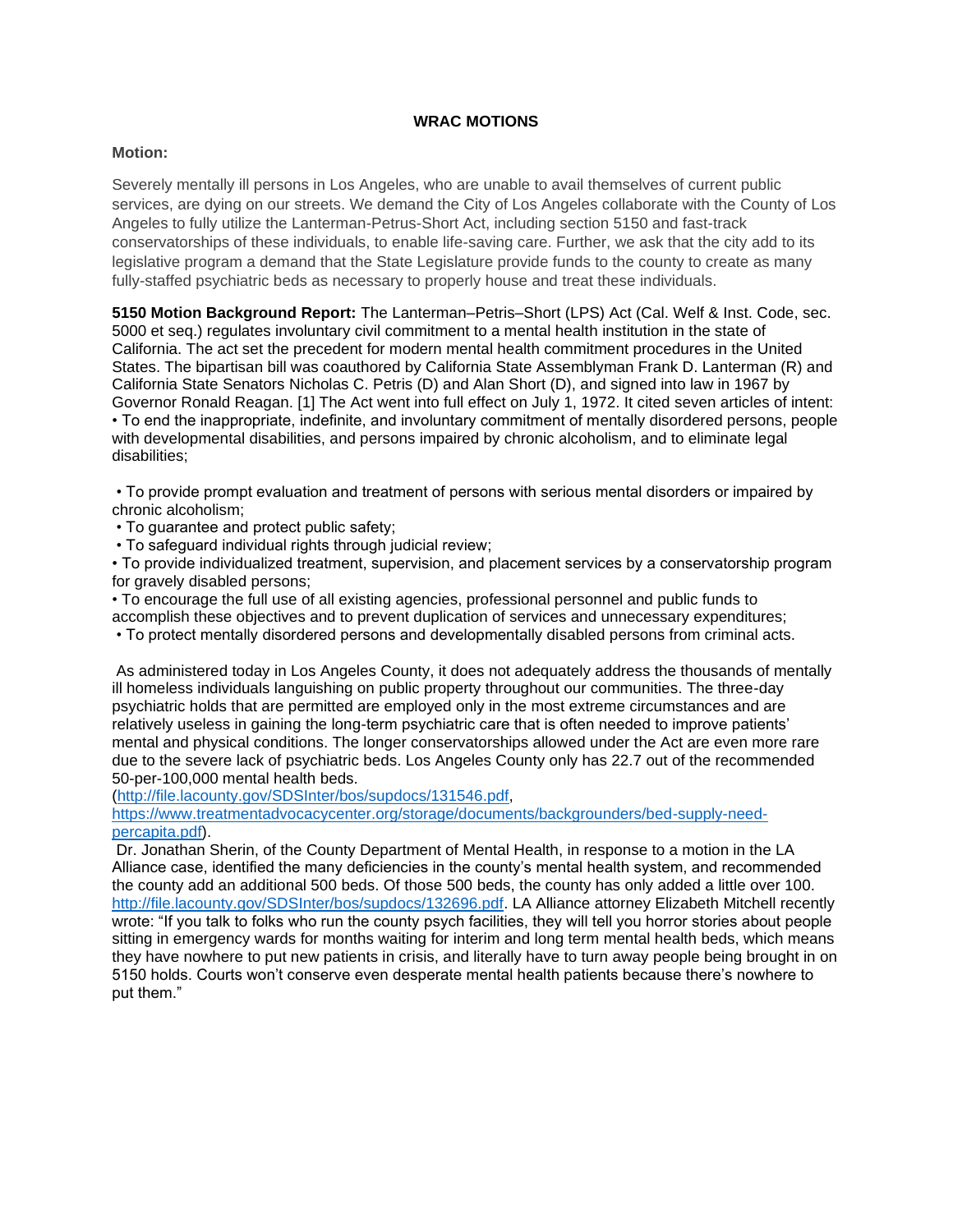## **Cloud Kitchen**

### **Motion**

WHEREAS businesses referred to as "cloud kitchens" or "ghost kitchens" represent a fairly new form of commerce and land use concept, and,

WHEREAS this new business model has the potential to create significant impacts on neighboring business and residential communities, and

WHERAS the City of Los Angeles has not established a specific zoning classification for such businesses, thus creating potential inconsistencies, uncertainty and lack of transparency for applicants, City staff, and those seeking to review these proposed projects, and

WHEREAS the absence of clear classification for cloud/ghost kitchens can result in some being treated as commercial and/or retail uses, while others may be grouped as light manufacturing, and WHEREAS none of these classifications accurately captures the true nature of these operations, and

WHEREAS cloud kitchen/ghost kitchens are being established in many areas across the City of Los Angeles,

Therefore, be it moved that the Westside Regional Alliance of Councils (WRAC) requests that the City, represented by our Council District, PLUM, the City Council, in coordination with the Departments of Planning and Building and Safety:

—- define what constitutes a Cloud/ghost kitchen, including possible different categories of such operations based upon numbers of kitchens and/or square footage involved,

—-identify criteria for the evaluation of their applications for buildout and permitting, including a process to evaluate potential impacts on their surroundings (noise, odor, traffic and requirements pertaining to factors

—-assess needed infrastructure (adequacy of electric service to area), parking and/or loading zones,

WRAC believes that providing this needed clarification will remove uncertainties as and contribute to the establishment of successful enterprises by creating the structure needed to guide the city's review and decision-making process

# **Refers to City Council file [20-0584 and 20-0498](http://cityclerk.lacity.org/lacityclerkconnect/index.cfm?fa=ccfi.viewrecord&cfnumber=20-0584%20and%2020-0498)**

WRAC supports motions (City Council File: 20‐0584 and 20‐0498) introduced by Councilmember David Ryu/Koretz and O'Farrell/Martinez to create incentives for employees of businesses and for government officials and employees to work from home.

While remote work is not a panacea for the climate crisis, making the practice more widespread and available in Los Angeles could help to reduce commuter traffic, which would have the benefit of reducing vehicle air pollution and greenhouse gas emissions. Teleworking is just one of many tools in our toolbox that we must utilize to fight the climate crisis and create sustainable air quality improvements to our region.

By improving air quality, we also create healthier Angelenos. Air pollution is linked to a host of health problems and makes people more vulnerable to COVID‐19. A recent UCLA study found that approximately 14,000 premature deaths could be avoided annually if California decreases greenhouse